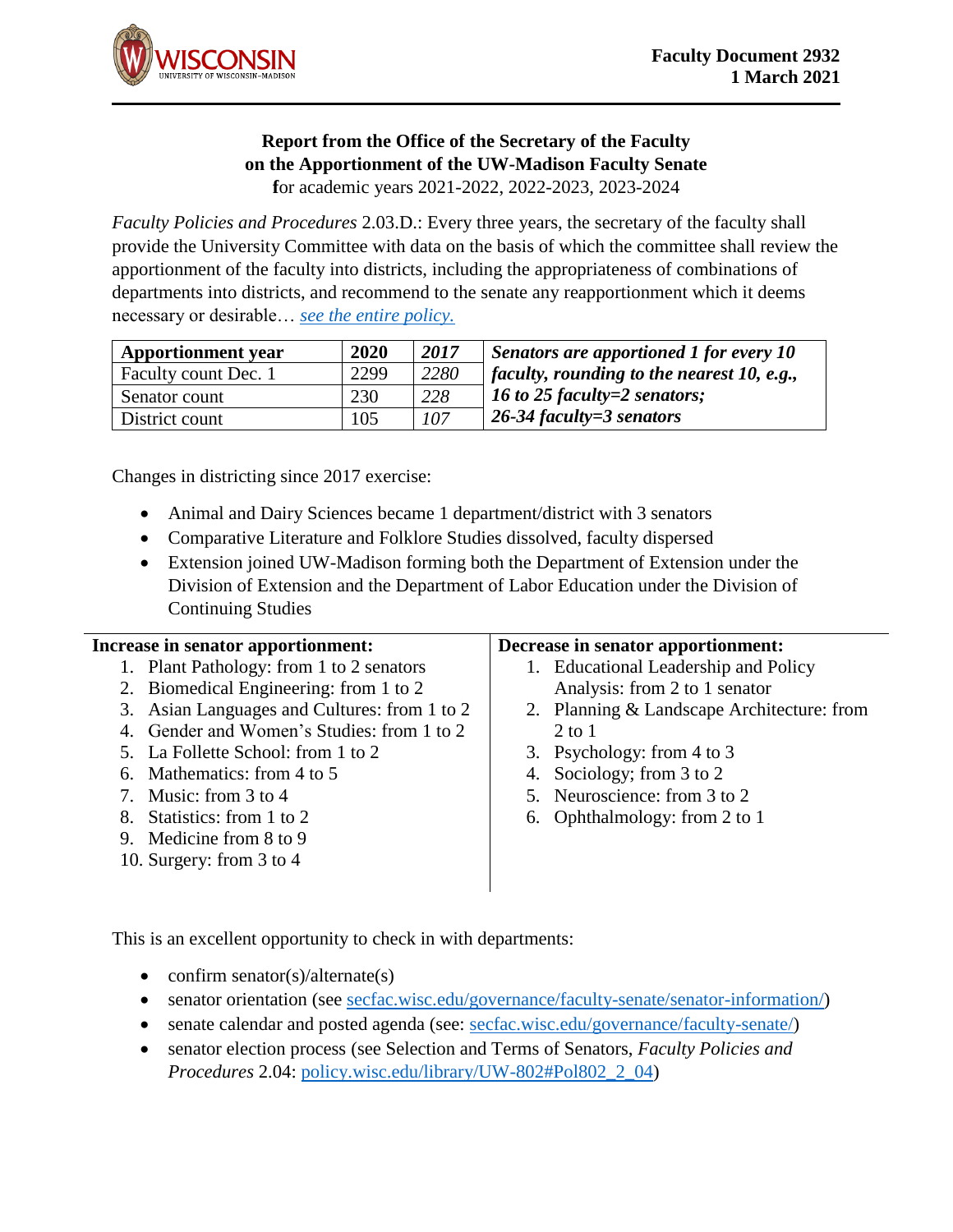## District Department *2017 census senator count* **2020 census senator count** *College of Agricultural and Life Science* 1 Agricultural and Applied Economics *20 2* **19 2** 4 Agronomy *20 2* **17 2 <sup>15</sup> Animal and Dairy Sciences (2017 data for Animal Sciences only)** *23 2* **27 3** 5 Bacteriology *21 2* **16 2** 6 Biochemistry 32 3 3 35 3 2 Biological Systems Engineering  $15 \begin{vmatrix} 15 \end{vmatrix}$  **1 15 1** 18 Community and Environmental Sociology *8 1* **7 1** 8 Dairy Science *11 1* **0** 9 Entomology *12 1* **11 1**  $11$  Food Science  $11$  *1*  $1$   $1$   $1$   $1$   $1$   $1$   $1$   $1$ 12 Forest and Wildlife Ecology *19 2* **20 2** 23 Genetics (CALS=11); Medical Genetics (SMPH=8) *21 2* **19 2** 13 Horticulture *20 2* **17 2**  $3$  Life Sciences Communication  $6$  *I* **8 1** 16 Nutritional sciences *11 1* **12 1 17 Plant Pathology** *14 1* **16 2** 19 Soil Science 19 14 1 1 12 12 *School of Education*  $25$  Art **27 3 20 26 3** 32 Counseling Psychology *7 1* **8 1** 27 Curriculum and Instruction  $27 \begin{array}{|c|c|c|c|c|} \hline 27 & 3 & 3 \ \hline \end{array}$  29  $\begin{array}{|c|c|c|c|c|} \hline 3 & 3 & 3 \ \hline \end{array}$  $33$  Dance **8 1 9 1** 28 **Educational Leadership and Policy Analysis** 16 **16 2 1 14 14 1** 29 **Educational Policy Studies** 1 *10 1* **1 13 1** 30 Educational Psychology *21 2* **22 2** 31 Kinesiology *18 2* **19 2** 26 Rehabilitation Psychology and Special Education  $12 \mid 12 \mid 1$  **14 1**  $75$  Theatre and Drama **11 1 1 10 1 10 1** *College of Engineering* 37 Biomedical Engineering *14 1* **17 2**  $34$  Chemical and Biological Engineering  $20 \mid 2 \mid 2 \mid 16 \mid 2$  $35$  Civil and Environmental Engineering  $29 \mid 3 \mid 3 \mid 34 \mid 3$  $36$  Electrical and Computer Engineering  $41 \mid 4$  **43 43 4** 41 Engineering Physics  $23 \begin{pmatrix} 2 \\ 2 \end{pmatrix}$  **20 2**

## **Census data for individual districts, taken December 1, 2017 and December 1, 2020 changes in representation are highlighted in yellow and will take effect fall 2021**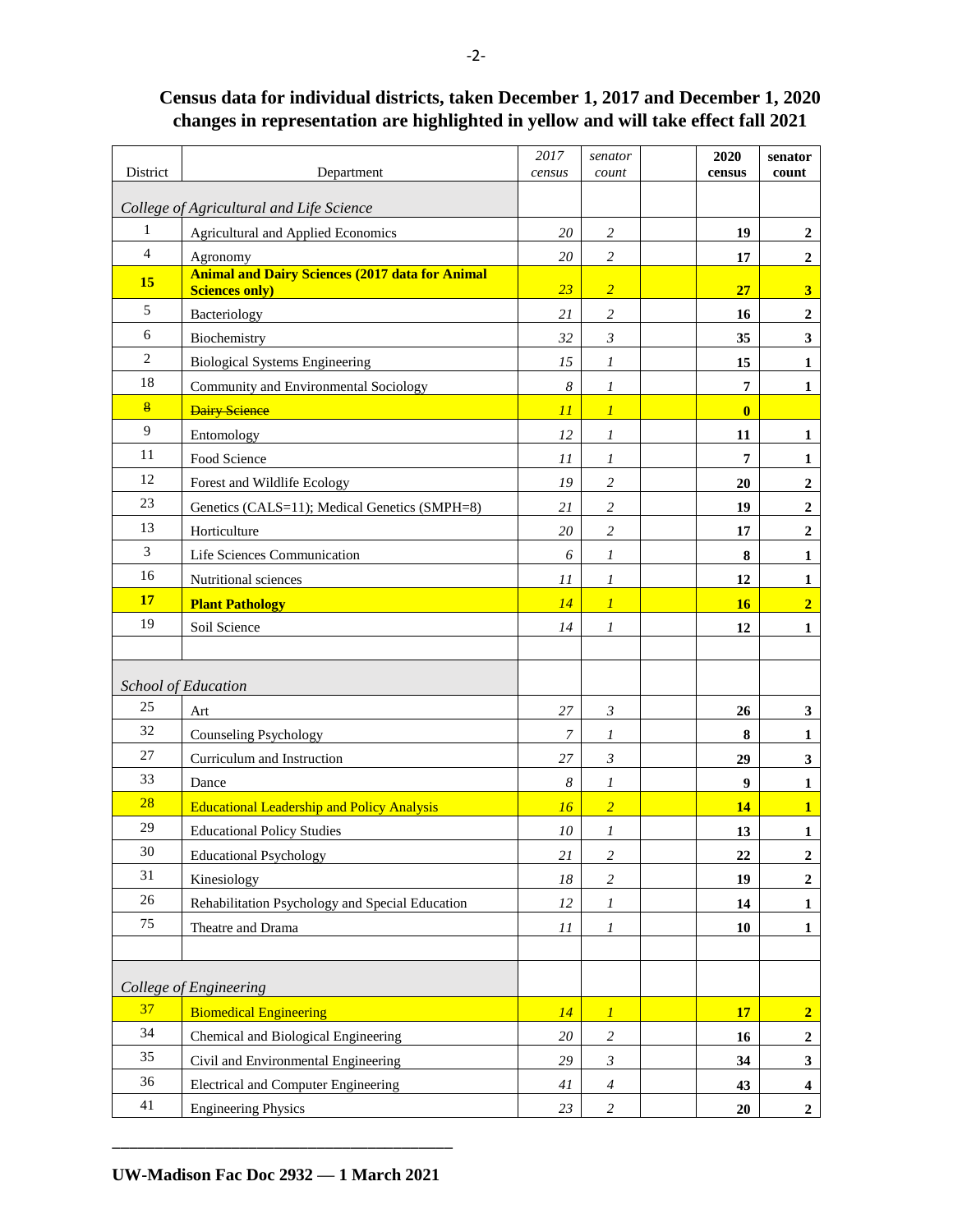| District |                                                                   | 2017             | senator              | 2020         | senator                 |
|----------|-------------------------------------------------------------------|------------------|----------------------|--------------|-------------------------|
| 38       | Department                                                        | census           | count                | census       | count                   |
| 40       | Industrial and Systems Engineering                                | 19               | $\overline{c}$       | 21           | 2                       |
| 39       | Materials Science and Engineering                                 | 17               | $\sqrt{2}$           | 18           | $\overline{2}$          |
|          | Mechanical Engineering                                            | 29               | $\mathfrak{Z}$       | 34           | $\overline{\mathbf{3}}$ |
| 43       |                                                                   |                  |                      |              |                         |
|          | School of Business                                                | 82               | $\boldsymbol{8}$     | 82           | 8                       |
| 43       |                                                                   |                  |                      |              |                         |
|          | School of Human Ecology                                           | 38               | $\overline{4}$       | 38           | 4                       |
| 44       |                                                                   |                  |                      |              |                         |
|          | Law School                                                        | 26               | $\boldsymbol{\beta}$ | 29           | $\mathbf{3}$            |
|          |                                                                   |                  |                      |              |                         |
|          | College of Letters and Science                                    |                  |                      |              |                         |
| 78       | African Languages and Literature; Afro-American<br><b>Studies</b> | 13               |                      | 13           | $\mathbf{1}$            |
| 45       |                                                                   | 19               | 1<br>$\sqrt{2}$      |              |                         |
| 79       | Anthropology<br>Art History                                       | 12               |                      | 18           | $\boldsymbol{2}$        |
| 53       |                                                                   |                  | 1                    | 12           | 1<br>$\overline{2}$     |
| 46       | <b>Asian Languages and Cultures</b>                               | 14               | $\boldsymbol{l}$     | 17           |                         |
| 64       | Astronomy                                                         | 11               | $\cal I$             | 12           | $\mathbf{1}$            |
| 47       | Atmospheric and Oceanic Sciences                                  | 10               | 1                    | 14           | $\mathbf{1}$            |
| 48       | Botany                                                            | 16               | $\sqrt{2}$           | 16           | $\mathbf 2$             |
| 110      | Chemistry                                                         | 36               | $\overline{4}$       | 39           | $\overline{\mathbf{4}}$ |
| 49       | <b>CANES</b>                                                      | 9                | $\boldsymbol{l}$     | 10           | $\mathbf{1}$            |
| 50       | <b>Communication Arts</b>                                         | 22               | $\boldsymbol{2}$     | 21           | $\mathbf 2$             |
| 51       | Communicative Sciences and Disorders                              | 11               | $\boldsymbol{l}$     | 13           | $\mathbf{1}$            |
| 52       | <b>Comparative Literature and Folklore Studies</b>                | $\overline{7}$   | $\overline{l}$       | $\mathbf{0}$ | $\bf{0}$                |
| 54       | Computer science                                                  | 40               | $\overline{4}$       | 42           | $\boldsymbol{4}$        |
| 55       | Economics                                                         | 34               | $\mathfrak{Z}$       | 32           | $\mathbf{3}$            |
| 56       | English                                                           | 39               | $\overline{4}$       | 44           | $\overline{\mathbf{4}}$ |
| 116      | French and Italian                                                | $18\,$           | $\boldsymbol{2}$     | 17           | $\overline{\mathbf{c}}$ |
| 57       | <b>Gender and Women's Studies</b>                                 | $\overline{9}$   | $\boldsymbol{l}$     | 16           | $\overline{2}$          |
| 58       | Geography                                                         | $18\,$           | $\sqrt{2}$           | 22           | $\mathbf 2$             |
| 59       | Geoscience                                                        | 21               | $\overline{c}$       | 19           | $\boldsymbol{2}$        |
| $60\,$   | German, Nordic, Slavic; Jewish Studies; Linguistics               | 36               | $\boldsymbol{4}$     | 37           | $\overline{\mathbf{4}}$ |
| 62       | History                                                           | 53               | $\sqrt{2}$           | 53           | $\sqrt{5}$              |
| $77\,$   | <b>Information School</b>                                         | $\boldsymbol{8}$ | $\boldsymbol{l}$     | 11           | $\mathbf{1}$            |
| 61       | <b>Integrated Biology</b>                                         | 21               | $\sqrt{2}$           | 21           | $\mathbf 2$             |
| 109      | Journalism and Mass Communication                                 | 17               | $\overline{c}$       | $17\,$       | $\mathbf 2$             |
|          | La Follette School of Public Affairs                              | 11               | $\cal I$             | 16           | $\overline{2}$          |
| 63       | <b>Mathematics</b>                                                | 43               | $\overline{4}$       | 53           | $\overline{\mathbf{5}}$ |
| 65       | Music                                                             | 33               | $\boldsymbol{\beta}$ | 36           | $\overline{\mathbf{4}}$ |
| 66       | Philosophy                                                        | $17\,$           | $\sqrt{2}$           | 17           | $\boldsymbol{2}$        |
| 67       | Physics                                                           | $\sqrt{44}$      | $\boldsymbol{4}$     | 44           | $\overline{\mathbf{4}}$ |
| 22       | <b>Planning and Landscape Architecture</b>                        | 16               | $\overline{2}$       | 13           | $\mathbf{1}$            |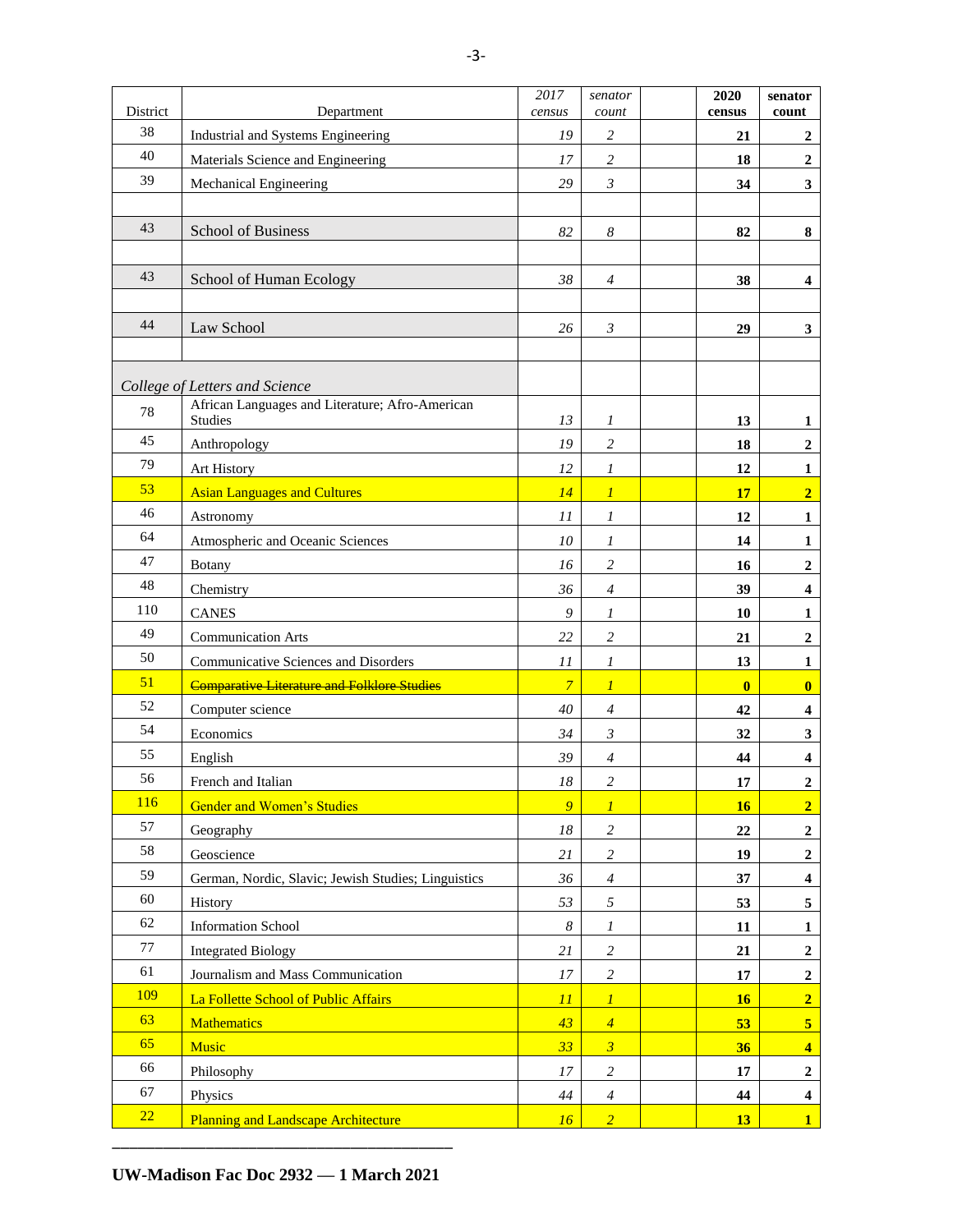|                |                                                                           | 2017             | senator                 | 2020             | senator                 |
|----------------|---------------------------------------------------------------------------|------------------|-------------------------|------------------|-------------------------|
| District<br>68 | Department                                                                | census           | count                   | census           | count                   |
| 69             | <b>Political Science</b>                                                  | 30               | $\mathfrak{Z}$          | 30               | $\mathbf{3}$            |
| 70             | Psychology                                                                | 36               | $\overline{4}$          | 32               | $\overline{\mathbf{3}}$ |
| 71             | Social Work                                                               | 17               | $\sqrt{2}$              | 16               | $\overline{2}$          |
| 73             | <b>Sociology</b>                                                          | 28               | $\overline{\mathbf{3}}$ | 25               | $\overline{2}$          |
| 74             | Spanish and Portuguese                                                    | 25               | $\sqrt{2}$              | 22               | $\mathbf 2$             |
|                | <b>Statistics</b>                                                         | 15               | $\boldsymbol{l}$        | 20               | $\overline{2}$          |
|                |                                                                           |                  |                         |                  |                         |
|                | School of Medicine and Public Health                                      |                  |                         |                  |                         |
| 84             | Anesthesiology                                                            | $\boldsymbol{8}$ | 1                       | 5                | 1                       |
| 97             | <b>Biomolecular Chemistry</b>                                             | 14               | 1                       | 13               | $\mathbf{1}$            |
| 20             | <b>Biostatistics and Medical Informatics</b>                              | 20               | $\overline{c}$          | 23               | $\mathbf 2$             |
| 83             | Cell and Regenerative Biology                                             | 18               | $\overline{c}$          | 17               | $\mathbf{2}$            |
| 87             | Dermatology                                                               | 6                | 1                       | $\overline{7}$   | $\mathbf{1}$            |
| 103            | Family Medicine and Community Health                                      | 11               | 1                       | 6                | 1                       |
| 23             | Genetics (CALS=11); Medical Genetics (SMPH=8):<br>counted in CALS columns |                  |                         |                  |                         |
| 85             | <b>Human Oncology</b>                                                     | 14               | 1                       | $\boldsymbol{9}$ | $\mathbf{1}$            |
| 82             | Medical History and Bioethics                                             | 15               | 1                       | 7                | $\mathbf{1}$            |
| 86             | Medical Microbiology and Immunology                                       | 14               | 1                       | 11               | 1                       |
| 88             | <b>Medical Physics</b>                                                    | 20               | $\overline{c}$          | 19               | $\mathbf{2}$            |
| 89             | <b>Medicine</b> ; Emergency Medicine                                      | 83               | $\boldsymbol{8}$        | 93               | $\overline{9}$          |
| 90             | Neurology                                                                 | 11               | 1                       | 11               | 1                       |
| 98             | Neuroscience                                                              | 27               | $\overline{\mathbf{3}}$ | <b>19</b>        | $\overline{2}$          |
| 92             | Obstetrics and Gynecology                                                 | 13               | 1                       | 13               | 1                       |
| 93             | Oncology                                                                  | 20               | 2                       | 20               | $\boldsymbol{2}$        |
| 94             | <b>Ophthalmology and Visual Sciences</b>                                  | 16               | $\overline{2}$          | 14               | $\overline{\mathbf{1}}$ |
| 91             | Orthopedics and Rehabilitation; Urology                                   | 17               | 2                       | 17               | $\overline{2}$          |
| 95             | Pathology and Laboratory Medicine                                         | 15               | $\overline{I}$          | 13               | $\overline{1}$          |
| 96             | Pediatrics                                                                | 26               | $\mathfrak{Z}$          | 27               | $\overline{\mathbf{3}}$ |
| 99             | <b>Population Health Sciences</b>                                         | 22               | $\overline{c}$          | 19               | $\mathbf{2}$            |
| 100            | Psychiatry                                                                | 17               | $\sqrt{2}$              | 19               | $\overline{\mathbf{c}}$ |
| 101            | Radiology; Neurological Surgery                                           | $22\,$           | $\mathfrak{2}$          | 25               | $\boldsymbol{2}$        |
| 102            | <b>Surgery</b>                                                            | 28               | $\mathfrak{z}$          | 38               | $\overline{\mathbf{4}}$ |
|                |                                                                           |                  |                         |                  |                         |
| 105            | School of Nursing                                                         | 23               | $\sqrt{2}$              | 18               | $\boldsymbol{2}$        |
|                |                                                                           |                  |                         |                  |                         |
| 106            | School of Pharmacy                                                        | 30               | $\mathfrak{Z}$          | 33               | $\mathbf{3}$            |
|                |                                                                           |                  |                         |                  |                         |
| 108            | Aerospace Studies; Military Science; Naval Science                        | 14               | 1                       | 14               | $\mathbf{1}$            |
|                |                                                                           |                  |                         |                  |                         |
| $107\,$        | Gaylord Nelson Institute for Environmental Studies                        | 10               | 1                       | 12               | $\mathbf{1}$            |
|                |                                                                           |                  |                         |                  |                         |